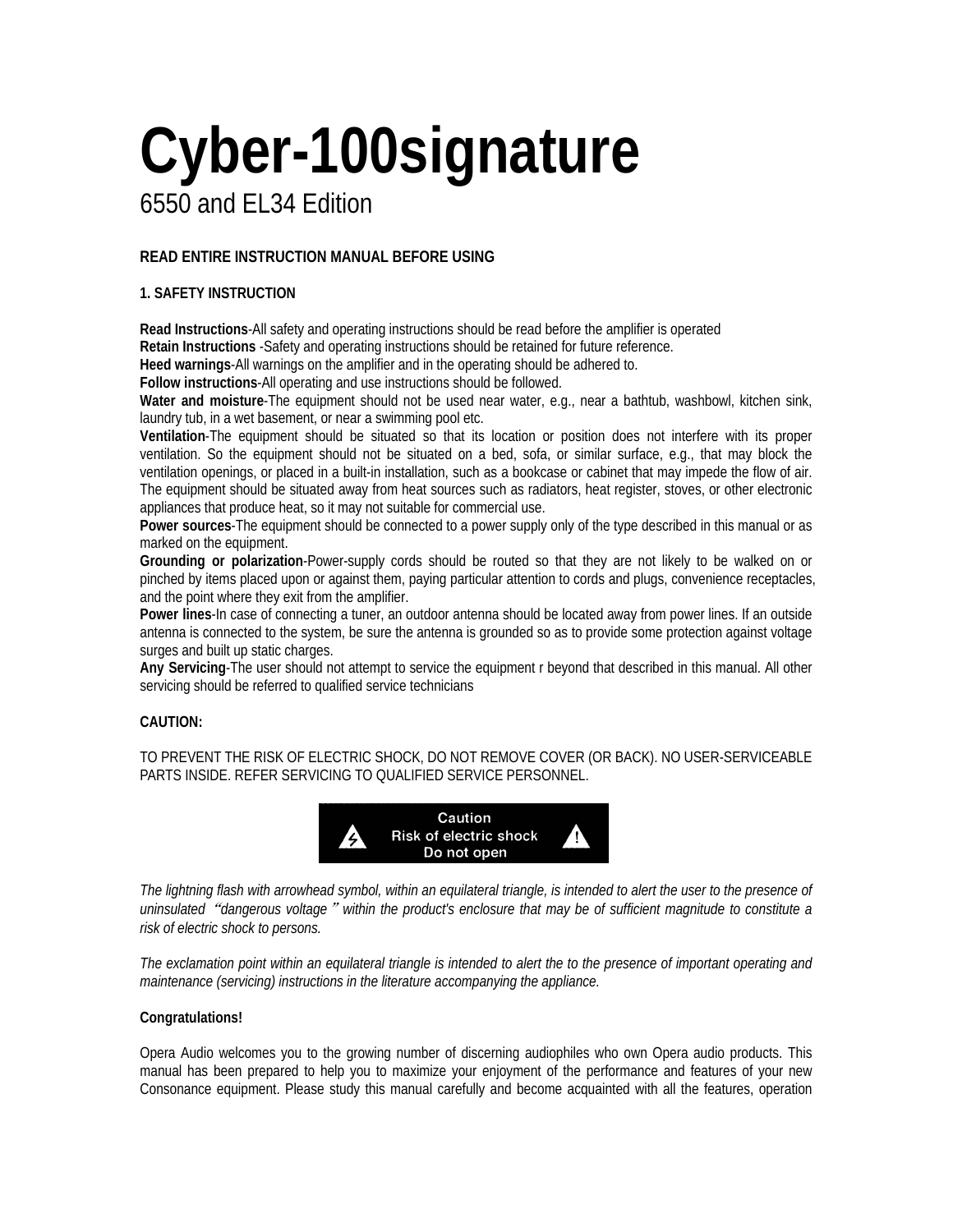and capabilities of your new Consonance equipment. Should you have any questions, or desire information on other Opera audio products, please contact your local Opera dealer.

# **2. WHEN YOU OPEN THE BOX**

Before any Opera audio product leaves the factory it is carefully inspected for physical imperfections as a routine part of Opera audio's systematic quality control. After you have unpacked the equipment, inspect it for any physical damage. Save the shipping carton and all packing materials, because they are essential to reduce the possibility of transportation damage. Because some heat is generated by the equipment, adequate air circulation is provided to maintain cool operation. Leave enough space around the unit (at least 3 cm on the top and 3 cm on the sides and leave enough space on the back for the power card and interconnect cables). If the equipment is going to be mounted in an enclosed cabinet, it is recommended that the rear of the cabinet has vents to allow air to circulate around the unit. With these considerations implemented, the equipment should provide exceptional performance in any reasonable environment. Of course, such normal considerations as protection from excessive dust and moisture should always be observed. All the equipment made by Opera audio has been carefully designed with high quality components so that Long-term undiminished performance is operated in accordance with the instructions provided.

# **3. EQUIOMENT INSTALLATION AND GETTING STARTED**

# **Power-Cord, plugs and sockets**

The power cord should be routed so that it is not likely to be stepped on or pinched by items placed upon or against it. All the plugs and sockets supplied with your Consonance equipment have been chosen because they mark the best possible connection for their purpose. A poor contact will degrade the signal substantially and plugs and sockets should look clean and free from corrosion. The easiest way to clean them is to switch off the equipment, pull the plugs out of their sockets, and push them back in again. Special contact cleaners and contact enhancers should not be used as they tend to deposit a film which is very difficult to remove and may degrade the sound.

# **Switching on and off**

Source components and power supplies for cd players, tuners, preamplifiers and crossovers should be switched on before switching on the amplifier(s).

Always switch the amplifier(s) off and wait about 5 minute for its power supply capacitors to discharge before connecting or disconnecting any leads. Always use the power switch on the produce rather than a mains outlet switch.

# **Running in**

Your Consonance equipment will take a considerable time to run-in before it performs at its best. The duration varies, but under some conditions you will find that the sound continues to improve for as much as five weeks. Better and more consistent performance will be achieved if the system is left switched on for long periods. It is worth remembering however that all electronic equipment can be damaged by lightning. Please read the warnings sectio

# **Power supply**

Where fused plugs are used various amp fuses should be fitted . Fuses of a lower rating will fail after a period of use. A hi-fi system usually shares a main circuit with other household equipment some of which can cause distortion of the mains waveform. In some Consonance equipment such distortion can lead to a mechanical hum from the transformers. The hum is not transmitted through the speakers and has no effect on the performance of the system but is purely local to the transformer itself. A separate fused mains circuit (like that reserved for electric cookers) will also have a lower impedance, supply cleaner power, and consequently improve system performance.

Do not wire voltage dependent resistors or noise suppressors into mains plugs. They degrade the mains supply and the sound.

# **Locating the equipment**

Power supplies and amplifiers should be located a reasonable distance away from other equipment. This separation will stop transformer reasonable causing hum audible from the loudspeakers. The minimum recommended distance is 300mm (12 inches), and that allowed by the standard interconnect lead is the maximum.

Some Consonance equipment is extremely heavy. Ensure than your equipment rack or table can easily support the weight and is stable.

# **Cables, connections and speaker Impedance**

Loudspeaker leads are also very important leads to suit your equipment installation. The leads should each be at least 3.5 meters long and of equal length. The recommended maximum is 20 meters. The loudspeaker connectors supplied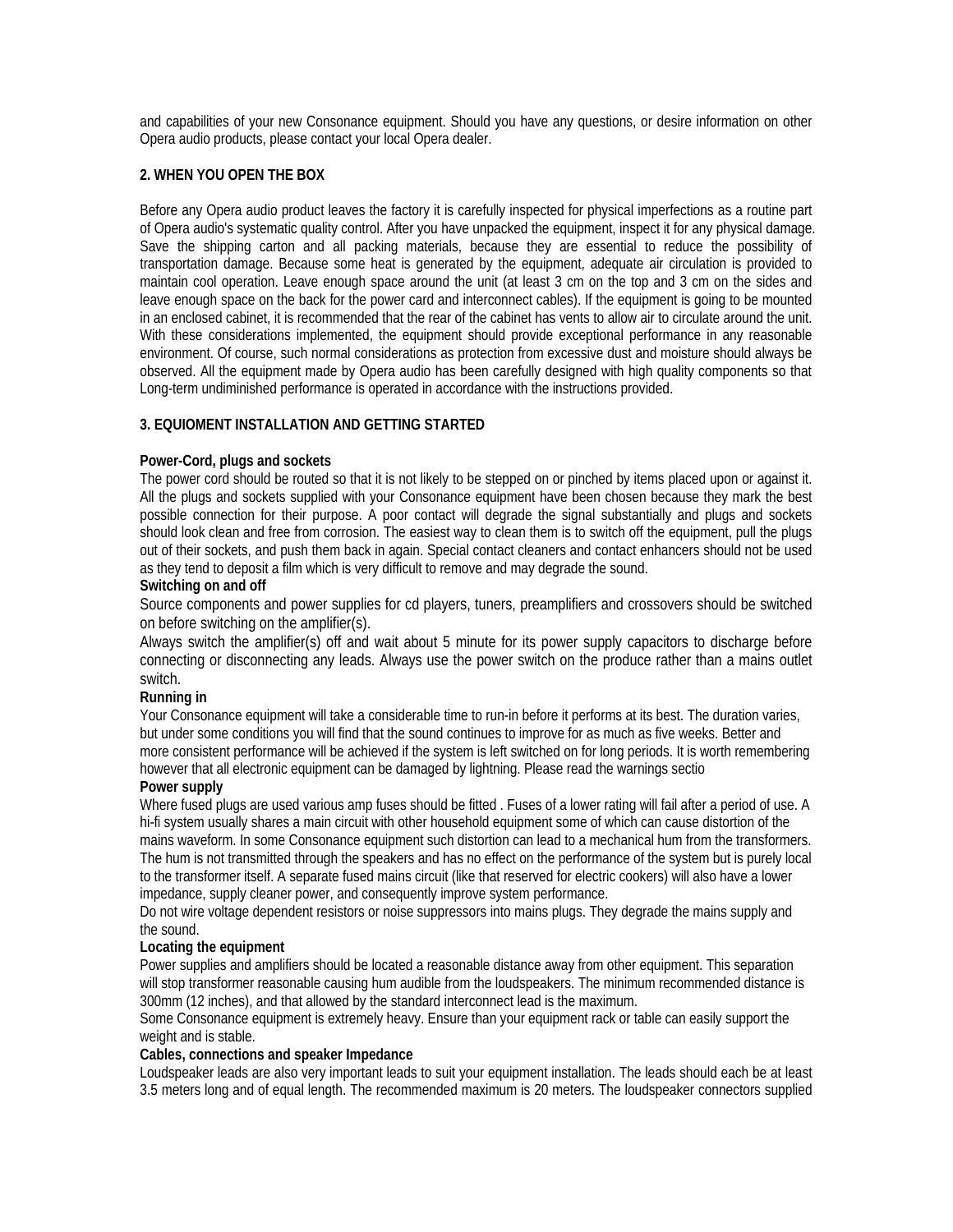with all Consonance amplifiers and loudspeakers have been specifically designed to make a tight mechanical connection. It is essential that these are used in order to comply with local safety regulations.

For best performance, the load presented by the speaker has to match the amplifier's output impedance. Refer to the manufacture's information for your speaker nominal impedance. All the vacuum tube amplifier made by Opera audio are factory set to match the speakers at 8 ohms and 4 ohms.

#### **If you have a problem**

Legal consumer protection varies from country to country. A problem may be due to a fault in any part of the system or its installation so it is essential to make full use of your local dealer's diagnostic skills on site. Please contact your local distributor, or Opera Audio at the address in the back of this manual, if any difficulties cannot be resolved. Some Consonance equipment is made in special versions for different territories and this makes it impracticable to arrange international guarantees. Please establish the guarantee arrangements with your own dealer at the time of sale. We are always available to offer help and advice.

It is essential that repairs and updates are only carried out by an authorized Consonance dealer, or at the factory by Opera Audio itself. Many components are made, tested or matched specially for Consonance and appropriate replacements are often unobtainable from non-specialist sources.

# **The equipment should be serviced by opera audio company or any qualified service personnel when:**

- –The Power-supply cord or plug has been damaged.
- –Objects have fallen or liquid has been spilled into the equipment.
- –The equipment does not appear to act normally or exhibits a marked change in performance.
- –The equipment has been dropped or the enclosure damaged.

Our dealer will have all relevant information about the service in your area and will ensure that you unit is serviced without delay. If for some reason, there are no service facilities available in your area, please ship the equipment to the following address:

**The Opera Audio Co., Ltd. NO.2 JiuXianQiaoLu, Chaoyang District, Beijing, China Post Code: 100015, Tel: 86 10 64377461, Fax: 86 10 64377465 Email: support@opera-consonance.com ,Website: www.operaudio.com**

You are responsible for all shipping charges, insurance, re-importation to your country, and duty arrangements. When shipping a product to factory for service, always include the following:

- –A sales slip or other proof of purchase if repair is claimed under warranty.
- –A proforma invoice with value of the goods, stating that the amplifier is returned to china for repair.
- –An accompanying letter describing faults, symptoms or problems with the amplifier.

–Always ship the amplifier in its original carton and packaging material to prevent damage in transit. The Opera Audio will not accept responsibility for any damage caused in transit, no matter whatever caused.

# **Warnings**

Consonance equipment is designed to offer the finest sound quality that can be achieved, avoiding compromise wherever possible. This can lead to circumstances that may be unfamiliar. The material that follows contains advice specifically related to Consonance equipment as well as more general warning about the use of domestic audio products. Please read it carefully.

The transformers in Consonance power amplifiers and power supplies may sometimes make a mechanical noise caused by distortion of the mains waveform. Consonance transformers are large in size and have heavy gauge secondary windings making them relatively sensitive to such distortion. A separate mains circuit for your hi-fi system may reduce the effect while also giving an overall improvement in sound quality. It may be necessary however to take account of mechanical transformer noise when placing your equipment.

In some circumstances, depending on where you live and the grounding arrangements in your home, you may experience radio frequency interference. Controls on broadcasting in some territories allow very high levers of radio frequency radiation and both the choice and exact place of equipment may be critical. If there is a known problem in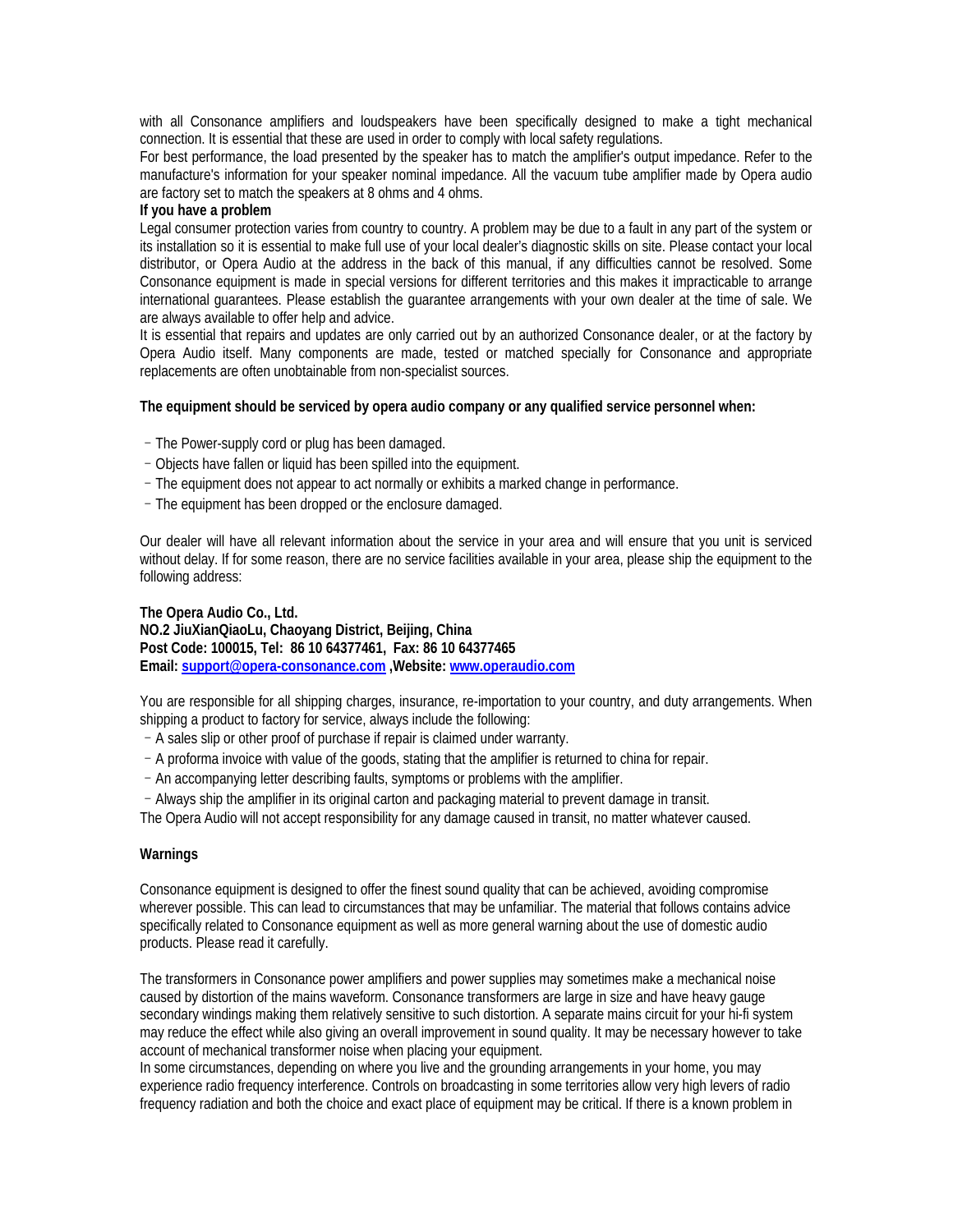your locality it is advisable to arrange for a home demonstration before purchase to find out if Consonance equipment is likely to be affected. Susceptibility to radio frequency interference is related to the wide internal bandwidth necessary for high sound quality. Systems incorporating moving coil phono preamplifiers and active crossovers are more likely to suffer.

Your Consonance hi-fi system can be damaged by lightning. Power amplifiers are particularly at risk and should be turned off when there is risk of lightning strike. For complete protection all mains plugs and any aerial cables should be disconnected when not in use.

Equipment must not be exposed to dripping or splashing and no objects filled with liquid, such as vases, should be placed on the equipment.

#### **Important**

Do not under any circumstances allow anyone to modify your Consonance equipment without first checking with the factory, your dealer, or your distributor. Unauthorized modifications will invalidate your guarantee.

For your own safety do not under any circumstances open Consonance equipment without first disconnecting the mains.

**Warning:** Danger of electric shock and burns. Keep the unit away from rain or moisture. Do not attempt any of the instructions in this manual unless the unit has been unplugged for at least 10 minutes. If after reading the entire manual you feel any of the operations listed below are beyond your ability, please seek qualified technical assistance.

# **UNPACKING & SET-UP**

- 1. Check shipping package for sign of improper handling. Remove unit from plastic bag and inspect for damage.
- 2. AC Power connection 240V / 230V / 220V / 115V / 100V AC dependent on country.
- 3. Locate the 6550/EL34, 6SN7 and 12AT7 vacuum tubes and insert them into their sockets according to the number on base of tubes. Use the top chassis drawing for socket location and proper tube orientation.



Be sure to hold the tube by its base when inserting and removing. This will minimize the chance of breaking the glue between the socket and the glass.

- 4. Place the unit away from heat source and allow for air flow under and around the chassis.
- 5. Connect the input source to the amplifier's right and left channel RCA jacks. Refer to rear chassis drawing, these jacks are labeled with colored washers: red for right and black for left.
- **6.** Connect the speakers cables. Refer to rear chassis drawing for speaker connector location. Be sure the positive speaker lead is connected to the plus symbol on the speaker connector (In this case, red to red, black to black) **Note: Never turn the amplifier on unless there are speakers connected to both**



**output terminals. Operation of the amplifier without a load can damage the output transformers.** 

7. Plug the power cord into a 3 terminal grounded outlet, and place the power switch to the on position. With the automatic function for high voltage power delay, the front panel blue indicator will light. After about 5 seconds a dull orange color from the 6550 power tubes on the chassis top, will indicate normal filament operation. **Note: It takes**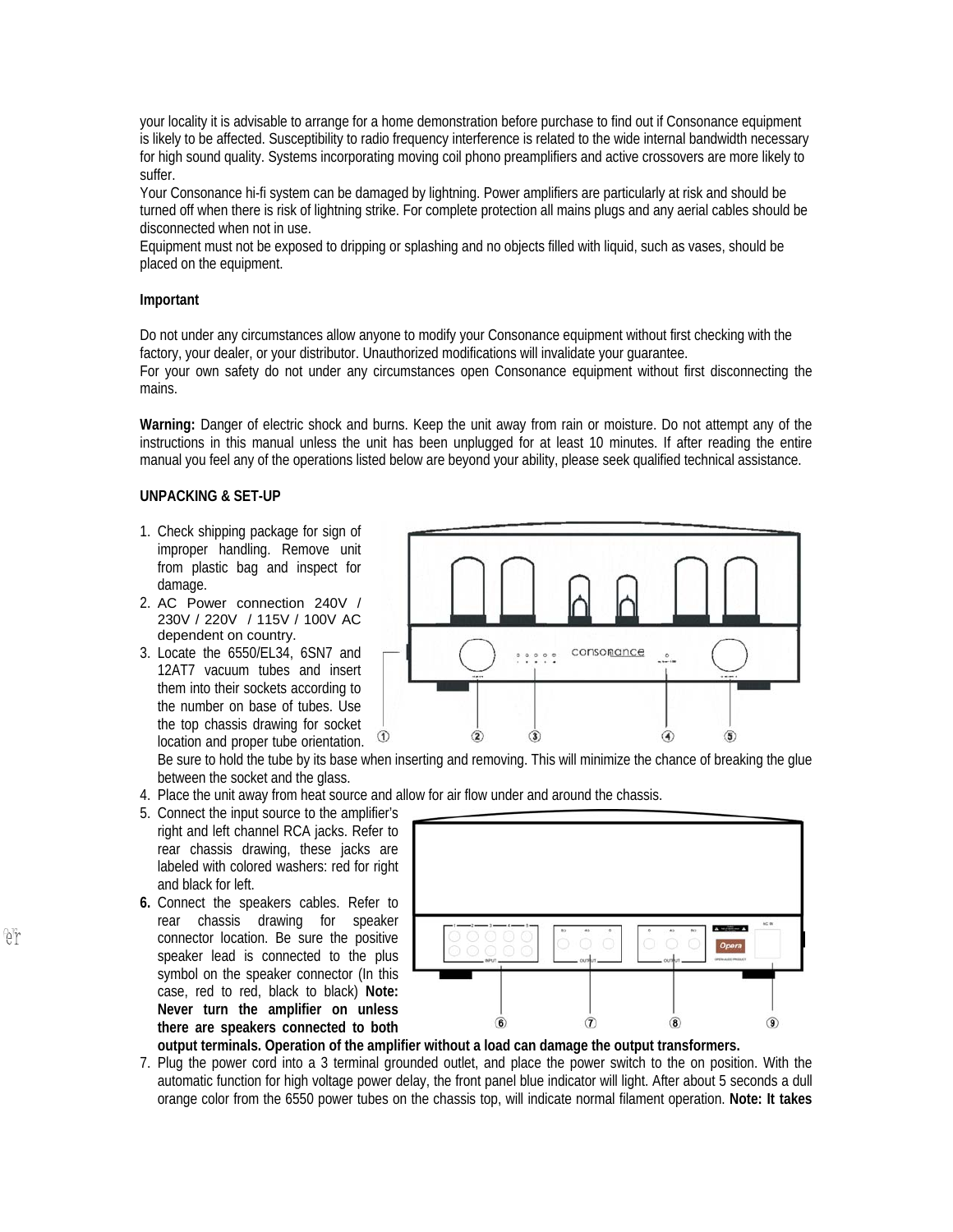**about 1 minute for the 6550 to reach its normal operating point, and only slight sonic improvement will be noticed after 5 minutes.**

#### **FUNCTION**

- **1** Power switch
- **2** Input select switch
- **3** Input select switch LED
- **4** Remote control window
- **5** Volume control
- **6** Input jacks

**7/8** Speaker connector

**9** Power plug

# **WHAT TO DO IF** …

# **Power indicator and filaments do not light:**

Check fuse and make sure the amplifier is plugged into a working power outlet.

# **Sound out of one speaker only:**

Turn volume control fully counter-clockwise and reverse input connectors. If sound changes from one speaker to the other, check source or replace interconnect wires. If the sound is still coming out of the same speaker only, check speakers on another piece of equipment for proper operation.

# **DAMAGE REQUIRING SERVICE**

The amplifier should be serviced by Opera Audio or qualified service personnel when:

The Power-supply cord or plug has been damaged. Objects have fallen or liquid has been spilled into the amplifier. The amplifier does not appear to act normally or exhibits a marked change in performance. The amplifier has been dropped or the enclosure damaged.

#### **Power-Cord**

The power cord should be routed so that it is not likely to be stepped on or pinched by items placed upon or against it. **Cleaning** 

Dust periodically with a clean, soft paint brush. Fingerprints can be removed with a moist polishing cloth. Never clean with furniture polish, benzene, or volatile liquids.

# **Speaker Impedance**

For best performance, the load presented by the speaker have to match the CYBER-100's output impedance. Refer to the manufacture's information for your speakers nominal impedance. The CYBER-100 is factory set to match the speakers at 8 ohms and 4 ohms.

# **THEORY OF OPERATION**

The cyber100 is a push-pull class AB integrated amplifier. It uses little global feedback. The 4 6550 output tubes are sustained biased voltage at -45V(Ip=38mA). AC voltage applied to the input goes first to the input stage with 2 12AT7 dual triode which acts as input stage and then to the 2 6SN7 dual triodes which acts as drive stage. The 2 6SN7s provides voltage gain and drives the 6550 output tubes (one matched pair per channel). The 6550s are transformercoupled to the load.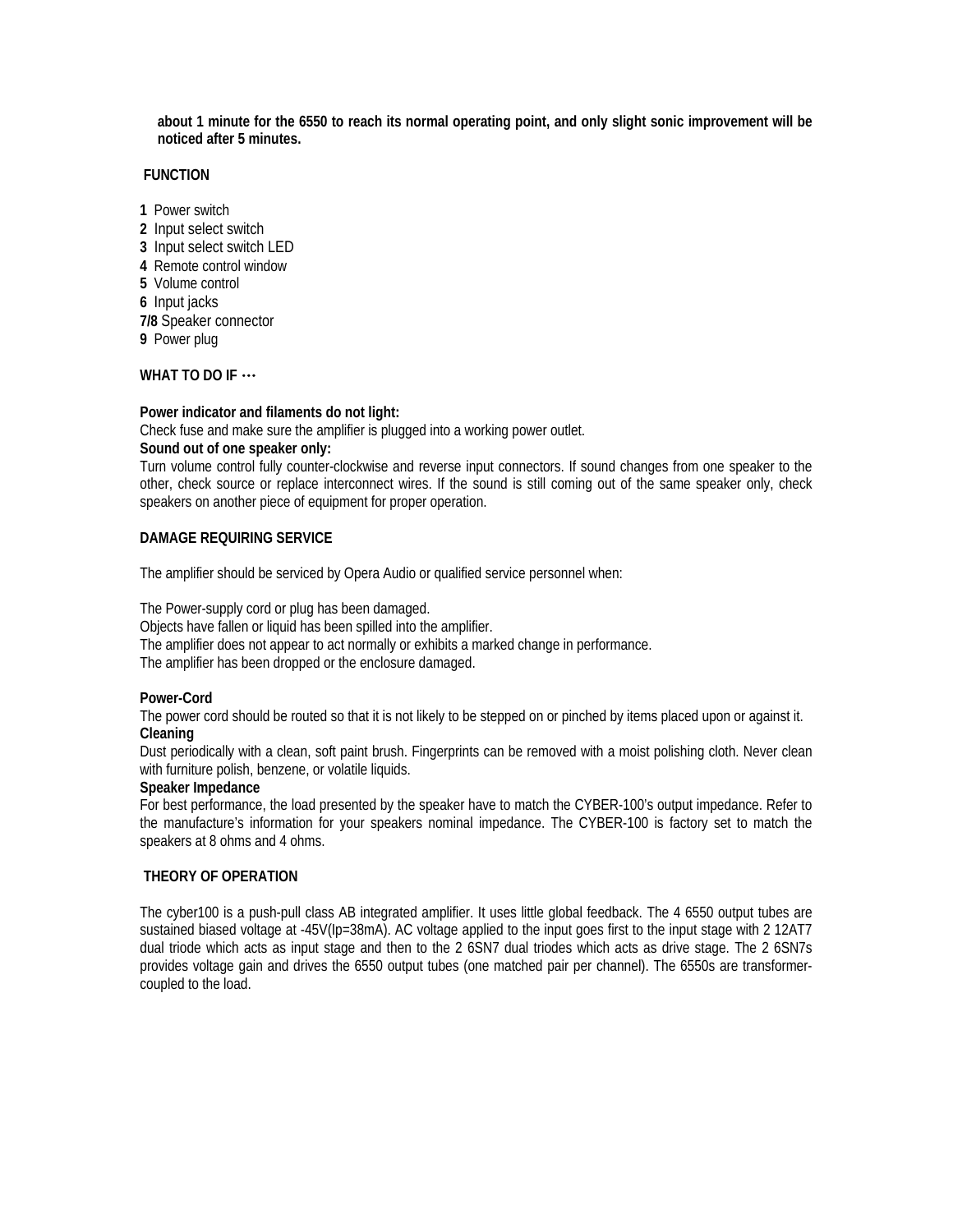# **TECHNICAL SPECIFICATION**

CONTROL FUNCTIONS: **Volume, Select, Power On/Off** POWER OUTPUT: **40 watt, RMS 1kHz**  TOTAL HARMONIC DISTORTION: **less than 1%(10watt, 1kHz)** FREQUENCY RESPONSE: **(-3dB points at 10 watt) 6Hz-50kHz** INPUT SENSITIVITY: **260mV** INPUT IMPEDANCE: **50k ohms**  OUTPUT IMPEDANCE: **4**,**8 ohms. User selectable.**  SIGNAL/NOISE: **90dB** CONSUMPTION: **100watt** OUTPUT INTERFACES:**1 groups (RCA)**  INPUT INTERFACES: **5 groups (RCA) 1,2,3,4,5**  OVERALL NEGATIVE FEEDBACK: **Little (-6dB)**  VACUUM TUBE: **6550 x 4,12AT7 x 2, 6SN7 x 2**  DIMENSIONS: **430 (L) x 380 (W) x 190(H) mm** WEIGHT:**25kg (packed)** 

**SPECIFICATIONS SUBJECT TO CHANGE WITHOUT NOTICE**.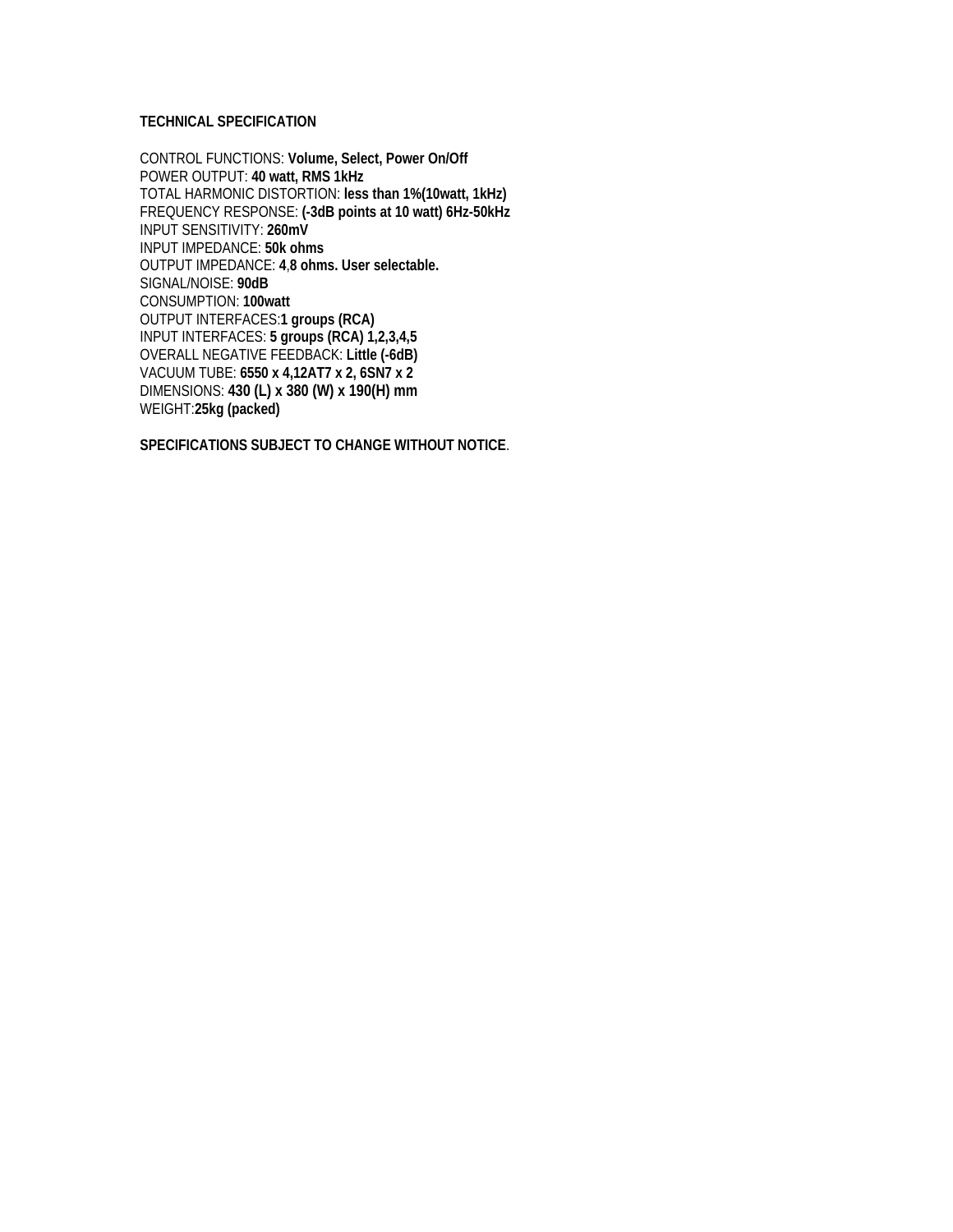# **USING TUBES**

# **A. Bias**

Bias iGlass tubes have visible glow inside them. Mos s a negative voltage applied to a power tube's control grid, to set the amount of idle current the tube draws. It is important to bias a tube to stay within its rated dissipation. Otherwise, you DO NOT need to worry about small deviances from the manufacturer's recommendations. Many times we have customers asking us things like, "I replaced the tubes, the old tubes ran at 35 mA, the new ones run at 38 mA. I'm worried that I have to rebias the amp." This is NOT worth worrying about. Anyway many consonance amps have bias adjustments. In that case, rebiasing is necessary. And some of them are designed so that you do not need to concern yourself with bias. This includes all self sustained single-ended triode hi-fi amps.

# **B. When should I replace the tubes?**

Practically speaking, you should only replace tubes in an audio amplifier when you start to notice changes in the sound quality. Usually the tone will become "dull", and transients will seem to be blunted. Also, the gain of the amplifier will decrease noticeably. This is usually enough of a warning for tube replacement.

# **C. Blue Glow -- what causes it?**

t audio types use oxide-coated cathodes, which glow a cheery warm orange color. And thoriated-filament tubes show both a white-hot glow from their filaments and (in some amplifiers) a slight orange glow from their plates. All of these are normal effects. Some newcomers to the tube-audio world have also noticed that some of their tubes emit a bluishcolored glow. There are TWO causes for this glow in audio power tubes; one of them is normal and harmless, the other occurs only in a bad audio tube.

1) Most glass power tubes show FLUORESCENCE GLOW. This is a very deep blue color. It can appear wherever the electrons from the cathode can strike a solid object. It is caused by minor impurities, such as cobalt, in the object. The fast-moving electrons strike the impurity molecules, excite them, and produce photons of light of a characteristic color. This is usually observed on the interior of the plate, on the surface of the mica spacers, or on the inside of the glass envelope. THIS GLOW IS HARMLESS. It is normal and does not indicate a tube failure. Enjoy it. Many people feel it improves the appearance of the tube while in operation.

2) Occasionally a tube will develop a small leak. When air gets into the tube, AND when the high plate voltage is applied, the air molecules can ionize. The glow of ionized air is quite different from the fluorescence glow above- ionized air is a strong purple color, almost pink. This color usually appears INSIDE the plate of the tube (though not always). It does not cling to surfaces, like fluorescence, but appears in the spaces BETWEEN elements. A tube showing this glow should be replaced right away, since the gas can cause the plate current to run away and (possibly) damage the amplifier.

# **D. What is Class A, B, AB, ultralinear, etc?**

1. Class A means that the power tube conducts the same amount of current all the time, whether idling or producing full power. Class A is very inefficient with electricity but usually gives very low distortion.

There are single-ended class-A, or SE, amplifiers. They use one or more tubes in parallel, which are all in phase with each other. This is commonly used in smaller guitar amps and in exotic high-end amplifiers. Many audiophiles prefer the SE amplifier, even though it has relatively high levels of even-order distortion. Most 300B high-end amplifiers are SE. Negative feedback, which can be used to decrease the distortion of an amplifier, is felt by some people to sound inferior. Most SE amps have no feedback.

Push-pull class-A amplifiers also exist--they use two, four or more tubes (always in pairs) which are driven in opposite phase to each other. This cancels out the even-order distortion and gives very clean sound. An example of a class-A push-pull amplifier is the M100S. Push-pull Class A operation usually involves low plate voltages and high plate currents, compared to Class AB operation below. The high currents might tend to wear out the tube cathodes faster than in an AB amplifier.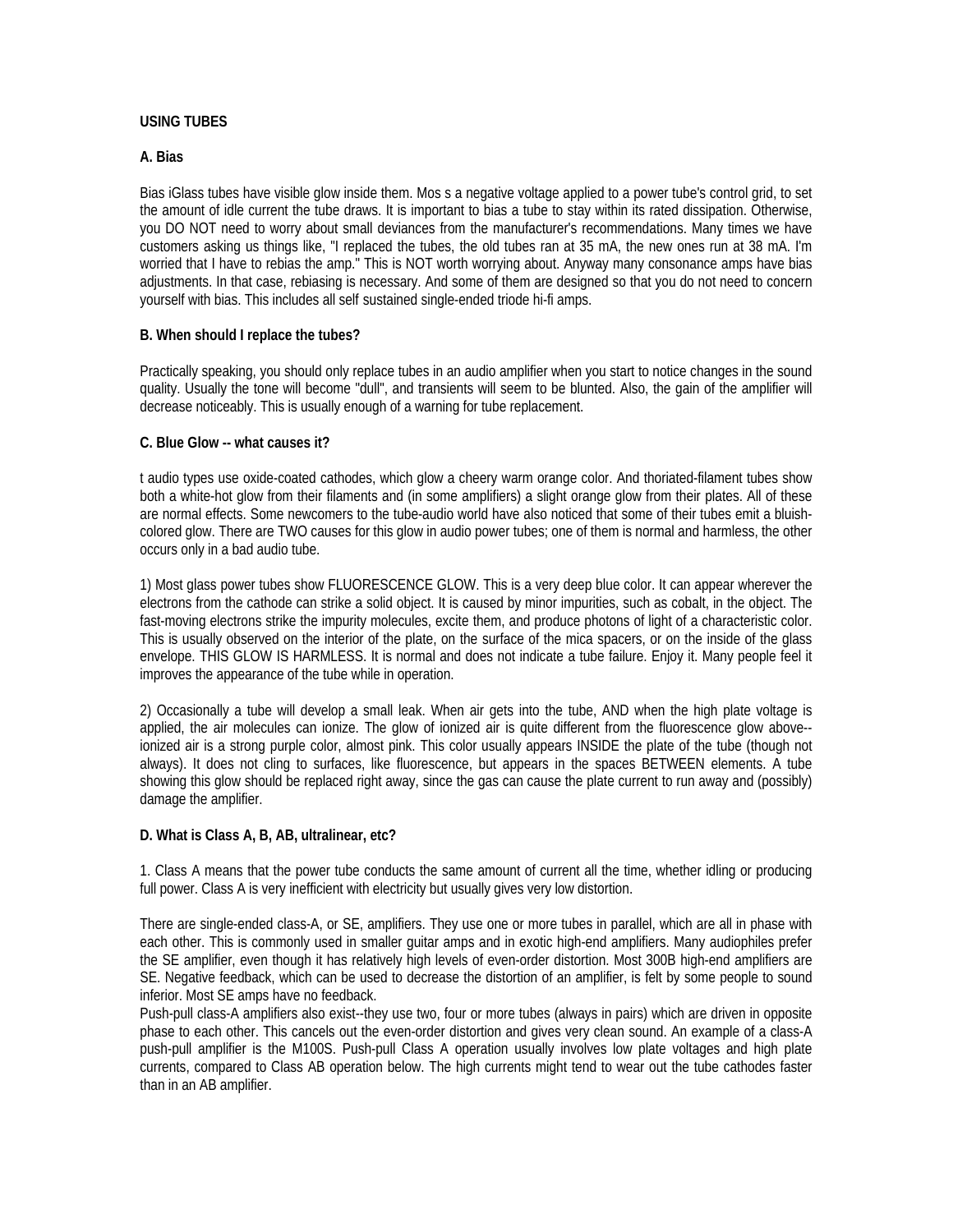2. Class AB applies only to push-pull amplifiers. It means that when one tube's grid is driven until its plate current cuts off (stops) completely, the other tube takes over and handles the power output. This gives greater efficiency than Class A. It also results in increased distortion, unless the amplifier is carefully designed and uses some negative feedback.

3. Class B applies only to push-pull amplifiers in audio; it SOMETIMES applies to RF power amplifiers with one tube. It is like Class AB, except that the tubes idle at or near zero current. This gives even greater efficiency than Class A or AB. It also results in increased distortion, unless the amplifier is carefully designed and uses some negative feedback. If careful design is not undertaken, the result may be crossover distortion, which appears at the midpoint of the output waveform and has very bad-sounding effects in audio. Most solid-state audio amplifiers use class B, because the transistors undergo less heat stress when idling.

4. Ultralinear operation was invented by David Hafler and Herbert Keroes in 1951. It uses only beam tetrodes or pentodes, and special taps on the output transformer. The taps connect to the screen grids of the tubes, causing the screens to be driven with part of the output signal. This lowers distortion considerably. It is usually seen only in hi-fi amplifiers that use power tubes such as the 6L6, 6550, EL84 or EL34.

#### **E**. **Why are different kinds of power supplies used in various tube amplifiers? Why do some use tube amplifiers? Why do some use tube rectifiers, while others use solid-state rectifiers, while still others have electronic regulation?**

Tube rectifiers are still used in power supplies of some hi-end amps, because the current a tube rectifier can produce varies somewhat with the load. It is quite different in response from a solid-state rectifier. Many audiophiles also prefer this classic design for much the same reasons. Also, inexpensive solid-state rectifiers can put "hash" into a power supply, because of their slow transient capability while charging and recharging a filter capacitor 50/60 times a second. Special high-speed silicon rectifiers are available at high cost. They are rarely used in products other than a few highend amplifiers. Tube rectifiers have faster transient response than most solid-state rectifiers, also making them useful in some high-end designs.

Regulated DC plate power can be very helpful in a push-pull Class AB amplifier. Because the amp draws greatly different current when at idle and when delivering full power, a regulated supply "sags" less at full power, producing better transient response in the amplifier. It is expensive to regulate the high voltages in a tube amplifier, so it is done only in expensive top-line models. Class A amplifiers have less need for regulation since they draw nearly the same DC power at all times. It is dependent on the circuit design. The only way to see if you need an amplifier with a regulated supply is to listen to it and carefully compare it with similar amps with unregulated supplies.

#### **F**. **There's all this talk about "parallel feed", "shunt feed", SRPP, "mu followers", and the like. Which should I use? What's the difference?**

Parallel feed and shunt feed are the same technique. Basically, a choke is used to load the power tube (usually one, in SE mode), while the output transformer is coupled to the plate of the tube through a capacitor. So, the plate current of the tube does not flow through the output transformer. This can be a very expensive technique to implement, since the choke must be as carefully wound as the output transformer. It does offer a possible performance improvement.

SRPP circuits and mu-follower circuits are special designs which use a lower tube (for gain), and an upper tube which serves as the plate load for the lower tube. The upper tube also acts as both a cathode follower and as a constantcurrent source for the lower tube. If properly designed, either circuit can offer improved performance over an ordinary resistor-loaded tube stage. These circuits are used only in preamp stages and in the driver stages of power amps, usually SE types, in high-end audio.

If you want to learn more of the technical details behind vacuum-tube electronic design, we recommend the following books.

We recommend two recently-published books on circuit design, which the novice can derive much information from:

**THE BEGINNER'S GUIDE TO TUBE AUDIO DESIGN**, by Bruce Rozenblit (ISBN 1-882580-13-3); and **PRINCIPLES OF POWER**, by Kevin O'Connor (ISBN 0-9698-6081-1).